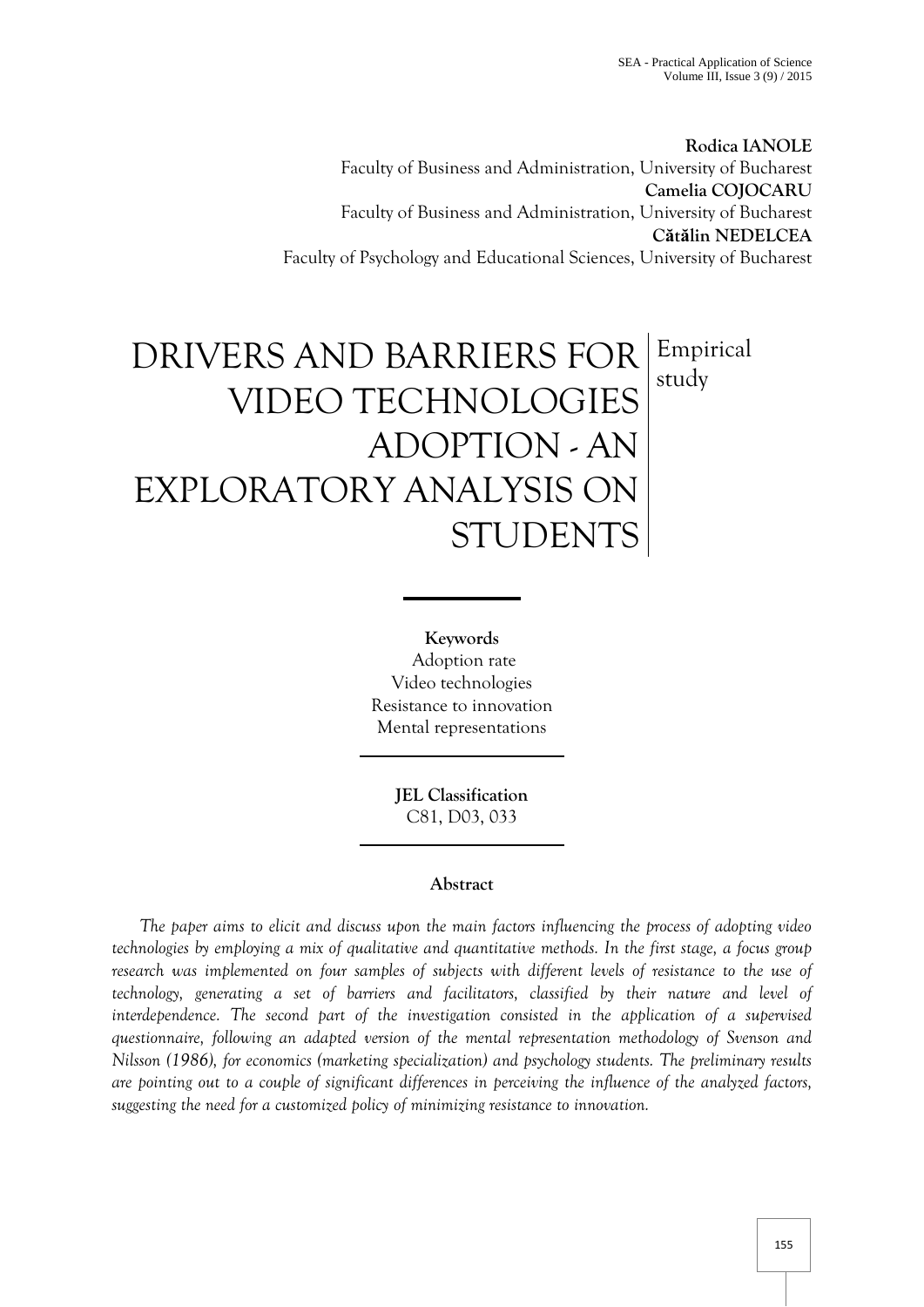## **1. Introduction**

The complex and widespread impact of technology in all areas of our lives may well be considered among the main research themes of this century [Wellman and Haythornthwaite, 2008]. While the literature is vast, covering insights from different points of view and multiple disciplines, it is yet far from acknowledging all the possible implications of interest.

Our paper narrows the focus by aiming to address the particular case of video technologies, respectively to identify and weight the factors generating a higher adoption and/or a higher resistance to these technologies. At a conceptual level we incorporate the opinion according to which resistance to innovation is not equivalent to non-adoption [Gatignon and Robertson, 1989; Herbig and Day, 1992; Ram and Sheth, 1989; Kleijnen et al., 2009], and we strongly believe that this difference must be examined in an appropriate manner.

Therefore, the nature of the investigation is mostly methodological at this first stage, testing a combination between the qualitative method of the focus group and a quantitative study designed in line with the structure of Svenson and Nilsson (1986) for eliciting mental representations (their original study being applied to the economic phenomenon of inflation). However, the exploratory importance of the paper surpasses the theoretical domain because it is positioned in a larger context of a research project that investigates the use of telepresence video technologies for the provision of long-distance educational services, in geographical isolated communities in Romania. This line of research contributes to the general international discussion and debates concerned with evaluating the influence of video technologies in delivering a better education [Strom, 2002; Anderson, 2008], offering a glimpse of the local understanding of this issue.

The paper is structured as follows: the second section briefly presents the two sides of the research methods employed and the type of data that was collected, while the third continues in a natural way with a description of the main results obtained and their relevance. We conclude by stressing out the need for a customized policy of minimizing resistance to innovation.

## **2. Data and methodology**

The research methodology was composed of two parts: a series of focus groups and a supervised survey. The focus groups, in number of four, were implemented by a market research organization, covering samples of subjects with different declared degrees of resistance to innovation (individuals from the public sector, individuals from the private sector, people from the age category over 50 years and young people). Their

objective was to identify, in a realistic manner, the barriers and facilitators for adopting technology in general and video technology in particular. Beyond the multiple insights provided by such an inquiry, its role in the architecture of our research design was to offer a comprehensive reference point for the implementation of the quantitative study dedicated to mental representations. More precisely, based on the typology of the barriers (classified on their nature and intensity) and facilitators, we have made a conceptual aggregation of these variables, resulting into a set of nine operational factors considered as the main influences in the adoption of video technologies:

 V1=Personal income – a variable that did not appear explicitly in the results of the focus group (it does appear implicitly when mentioning the importance of costs and the financial situation of the individual) but was included given its incidence in different standard economics studies, into the category of economic/financial barriers. By taking it into consideration we want to verify if the determinants of a strictly economic nature have a significant influence for this adoption rate (the hypothesis is, in line with the qualitative research, that their impact is smaller compared to the influence of psychological and social barriers; this is an argument supported in general by a large body of experimental research in the field of behavioral economics).

v2=Consumption expenses – a variable included in the set of relevant variables on the same basis as personal income. What we expect to be different here, in terms of rational expectations versus behavioral influences, refers to the level of proportionality between income and consumption.

 V3=The degree of self control - a variable that usually has a very weak representation if it is elicited through a self reported measure, but a much higher importance when it is measured experimentally. The large literatures analyzing the way in which people cope with different temptations in making decisions in the present, with consequences in the future, justifies the presence of this variable in our set.

V4=The price of the video technology  $- a$ variable that explicitly appears in the group of high intensity barriers (the subset of financial and valorigraphic ones), under the label "high purchasing costs": technology is considered necessary but the access profoundly depends on the financial possibilities of the individual and/or the society (this collective financial capability was particularly stressed out by the participants, pointing out the lack of access of our country to different technologies, or the delay in obtaining them, given its modest economic standing).

 V5=Technical/specific knowledge regarding the video technology – a variable that incorporates three of the high intensity barriers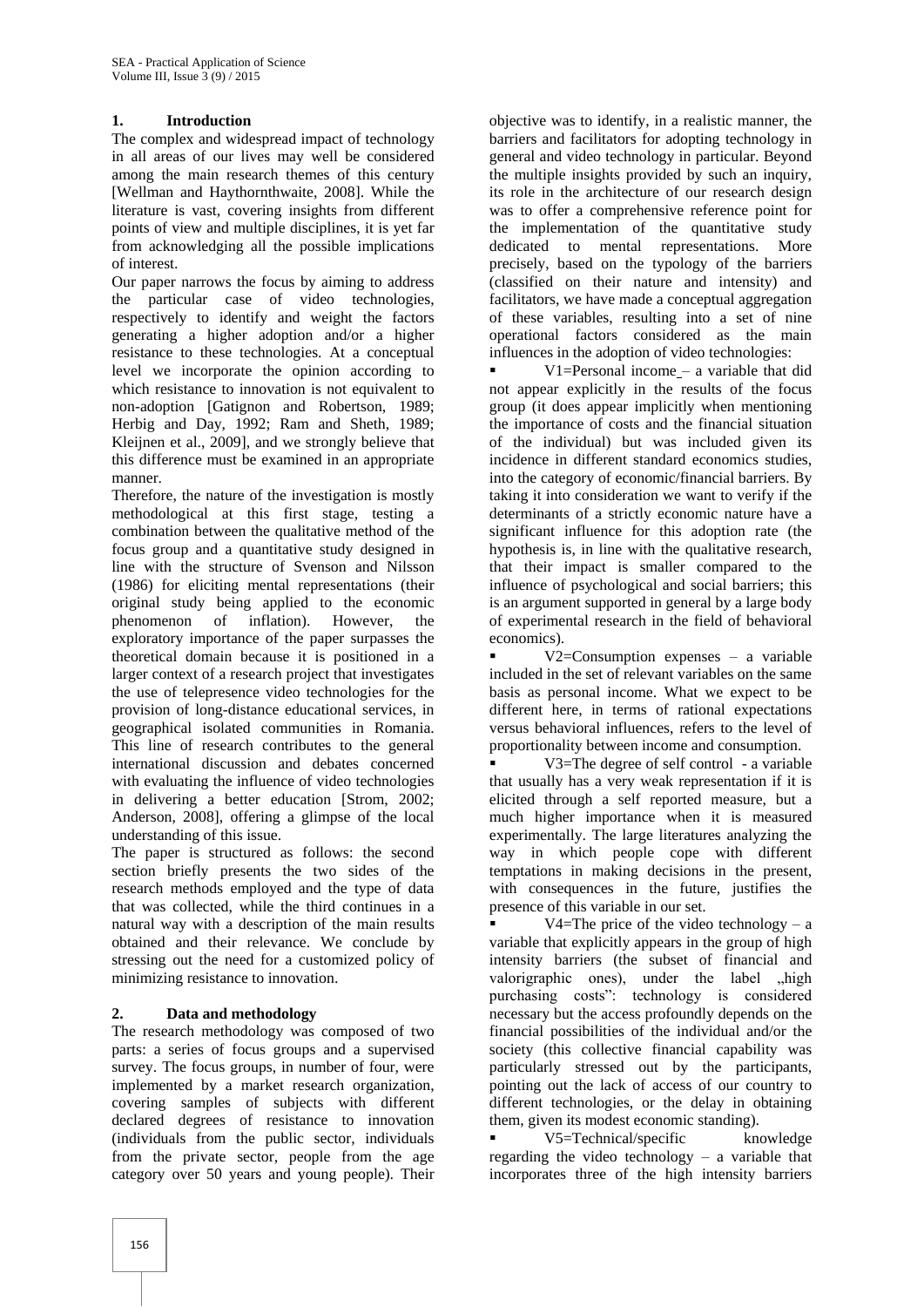derived from focus groups - the fear to assume responsibility for using a certain equipment/machine, the fear of producing potential malfunctions (this is an aspect that also correlates with the risk of assuming supplementary costs) and the lack of information – along with two moderate barriers: a lack of awareness regarding the benefits and a lack of specialists in offering training for these areas.

 V6=Perception regarding technical risks – a variable that deals with some of the psychological aspects of the factors mentioned at the previous point (mostly captured by the fear of doing something wrong), to which we add a more substantive risk for the apparition of technical problems. This risk is analyzed in the sense that IT systems are considered very sensitive to a wide range of technicalities, among which the possibility of losing data without a clear solution for recovering them. This leads to a preference for maintaining the status quo and keeping the classical approach of storing information on paper. The variable includes also, as a time cost, the need for permanent learning and permanent updates.

 V7=Perception regarding personal risks a variable defined through some deeper layers of psychological elements. The most frequent aspect mentioned here is the fear of developing addiction (more for the group of people with an age over 50 years), where addiction is defined by the use of virtual experiences for more than a couple of hours per day, in the detriment of real experience. We can interpret this as a defense mechanism, which also generates status-quo bias. Moreover, it is sometimes related to a fear of decreasing the role of the individual, particularly in the case of teleconferences where the individual contribution is perceived as being weaker in comparison to the technological inputs, and also deprived of the possibility of establishing an authentic emotional contact. The explanation touches even the valorigraphic perimeter, being argued that real, universal values are neglected in favor or superficial ones. A more pragmatic view underlines the negative effects on health (sedentary tendencies, permanent exposure to different types of radiation), a decrease in the level of engagement in conversations/lectures/shared experiences and a decrease in the degree of control that the individual has over her own environment.

 V8=Perception regarding the efficiency of the technology – a variable that resulted as an aggregation of different factors from the facilitators category: minimizing (or even eliminating) distances, saving time, helping to reach an equilibrium in the personal and professional live, reducing costs, increasing the level of comfort (and implicitly changing the lifestyle) and offering a higher level of information.

 V9=Social pressure – a variable derived also from the facilitators group but with a mechanism that mostly induces a certain negative motivation for the users, in the sense that it is often perceived as a major constraint: once technology has permeated the entire society (in some major areas), even the individuals without any type of technical abilities or the ones that are simply rejecting technology are somewhat forced to adapt in order to cope with the social requirements.

Having established this set of variables for further investigation, we have moved to the second part of the study. This being a pilot study, the target population was composed of students, bachelor and master level, from the age segment 18-26 years. While the choice may seem controversial from some points of view (arguing that at this age resistance to innovation is not high enough), we believe that this type of investigation is important also for this group in light of the path dependence theory (David, 2005). The reasoning behind it is a retrospective one, stating the impressive importance of past decisions on the current behavior.

The questionnaire (see appendix A for a sample) was applied during classes in October 2015. We opted for a physical implementation and not an online form due to the complexity of the questions. Thus, a small training session proceeded the completion phase, including a checking phase of these instructions and the meaning of the answers.

The sample was formed from two groups: one group of 79 students from an economic specialization (marketing) with an average age of 19.44 years and gender distribution of 60% females and 40% males, and another group of 70 students from a psychology specialization, with an average age of 21.07 years and gender distribution of 72.86% females and 27.14% males.

The first part of the questionnaire aimed to identify the relationship between the adoption rate of video technologies, at a personal level, and each of the nine variables determined from the focus groups. For this purpose, subjects were asked to indicate how they believe that the adoption rate will change (increase, decrease or remain constant) as a result of an increase in intensity of a certain variable. This increase in intensity was clearly expressed for each variable (for example: personal income increase, do you believe that your adoption rate of video technologies will increase/decrease/remain the same) and for coding purposes increasing tendencies were labeled as 1, decreasing as -1 and the constant was 0.

The second part of the study required the subjects to estimate the importance of a variable in determining a change in the adoption rate for video technologies. This was made possible by presenting all the variables in pairs of two and asking subjects to offer numerical estimations by looking only at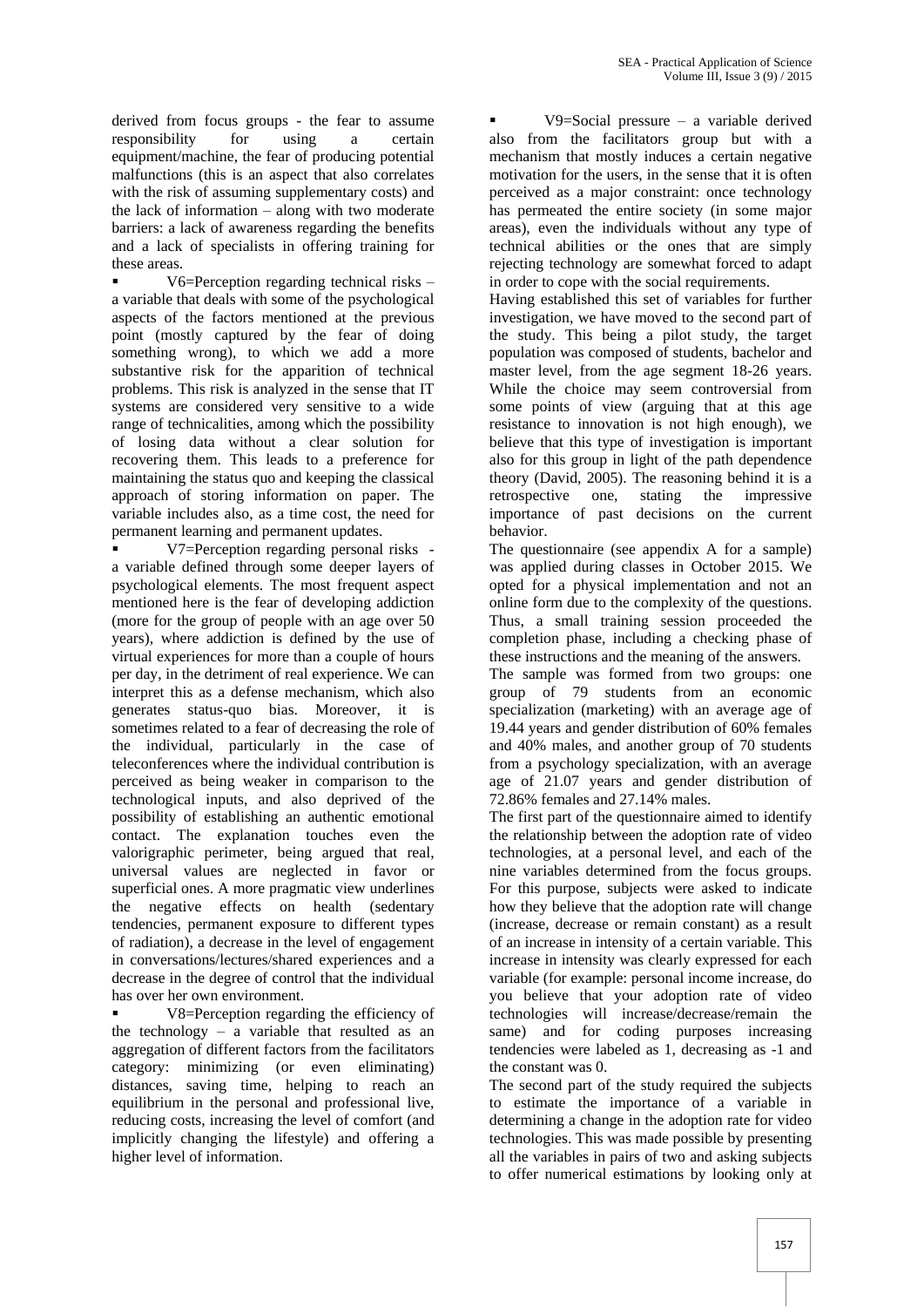one pair at once: they should rate with a maximum value the most important variable in the pair, and with a smaller value, the other one, if it is considered less important by comparison. To illustrate the mechanism, we have also presented a clear example in the questionnaire: we analyze the pair composed of price and social pressure. If the subject considers price as being the most important influence in this pair, he should rate with a value of 100; if, by comparison to the price, social pressure is considered to have half the importance in making an impact on adoption rate, then the subject should rate it with a lower value, particularly half of 100, thus 50.

In the first stage of introducing data and making primary computation, we have chosen to work with the value equal to the ration of these two estimations made by the subjects. This procedure had in mind to determine a value scale  $R_i$  for each variable i (where  $i=\overline{0,9}$ ), computed as the subunitary ratio of the estimated values (in the example provided this ratio would be 0.7). The results were logically organized into a matrix defined by the set of the 9 variables, with the principal diagonal equal to 1 (representing the intersection of the same variables).

## **3. Results and discussion**

The results from the first part of the questionnaire are tables of relative frequencies for each group (table  $1$  – marketing and table  $2$  – psychology), showing their numerical inputs for the direction of the change envisioned in the adoption rate. Based on them, a graphical representation was constructed to show the differences in the assessment of the nine factors for the three potential case: decreasing influence (figure 1), neutrality (figure 2) and increasing influence (figure 3).

As it can be observed in figure 1, we have obtained a trend for each group: the blue line represents the summarized observations for marketing students, while the red line is associated to the psychology students. The highest differences in opinion are registered for variables 2 (consumption expenditures – they prove to be more important for the marketing subjects, which is an intuitive result taking into account their economic background), 3 (level of self control – this is a result that needs a more careful interpretation; in line with the predictions of standard economics, which usually confers a perfect degree of self control to its rational economic agents, we may have expected a reversed result. However, the specialization of the subjects is not pure economics, but marketing, which opens up exactly to this type of emotional/psychological influences), 6 (technical risks) and 9 (social pressure).

The second case, factors that exert no observable influence on the adoption rate, is depicted in figure no.2. This time the graphical representation

suggests two categories of influence: medium and strong. The medium differences are noticed for variable 1 (personal income), 2 (consumption expenditures) and 8 (efficiency). The role played by consumption expenditures seems to be ambivalent and one possible explanation may reside in the status of the subjects: being students, they have a relative narrow range of expenditures, compared to a household. This aspect may bring a certain bias to their estimation, since they are somewhat in a position of hypothetical choice and not a realistic former life experience. Looking generally at these medium differences, it is worthy to mention that for all of them, a higher assessment of neutrality comes from the psychology group. Confronting this fact with the observations from the economic literature, where these are probably the most objective economic factors accounted for in analyzing decision-making processes, we already see a first set of significant potential divergences between groups. On the hand, remaining in the same scenario, we also have a category of strong influences, highlighted for variables 5 (specific knowledge), 6 (technical risks), 7 (personal risks) and 9 (social pressure). For the last two, we see a weaker appreciation from the group of marketing subjects, pointing out a certain contradiction with the results from the first case, were self control was appreciated as being more important by the same group. We believe that the contradiction may also be apparent, expressing rather a lack of understanding regarding the actual meaning of the self-control concept (by excluding social influence and other external factors that may generate negative outcomes at an individual level).

The last case, illustrated in figure 3 (factors that generate an increase in the adoption rate of video technologies) is by far the one that shows the higher level of consensus. The differences between groups are small and they appear for the rather complex variables: 1 (personal income), 2 (consumption expenditures), 3 (self-control), 7 (personal risks) and 9 (social pressure).

The second part of the questionnaire aimed to continue these mapping of representation, by offering a more precise image of the results. The aggregated estimations for the pairs of analyzed variables were structured in a matrix for each of group, containing the average of the individual matrixes. Table 3 presents the results for the marketing group and table 4 for the psychology group. Moreover, in order to achieve to objective of building some coherent value scales, the methodology employs a modified version of these matrixes: an inversion of the elements above the principal diagonal was applied, generating two new work matrixes (table 5 and table 6).

Based on tables 5 and 6, we further computed the following values: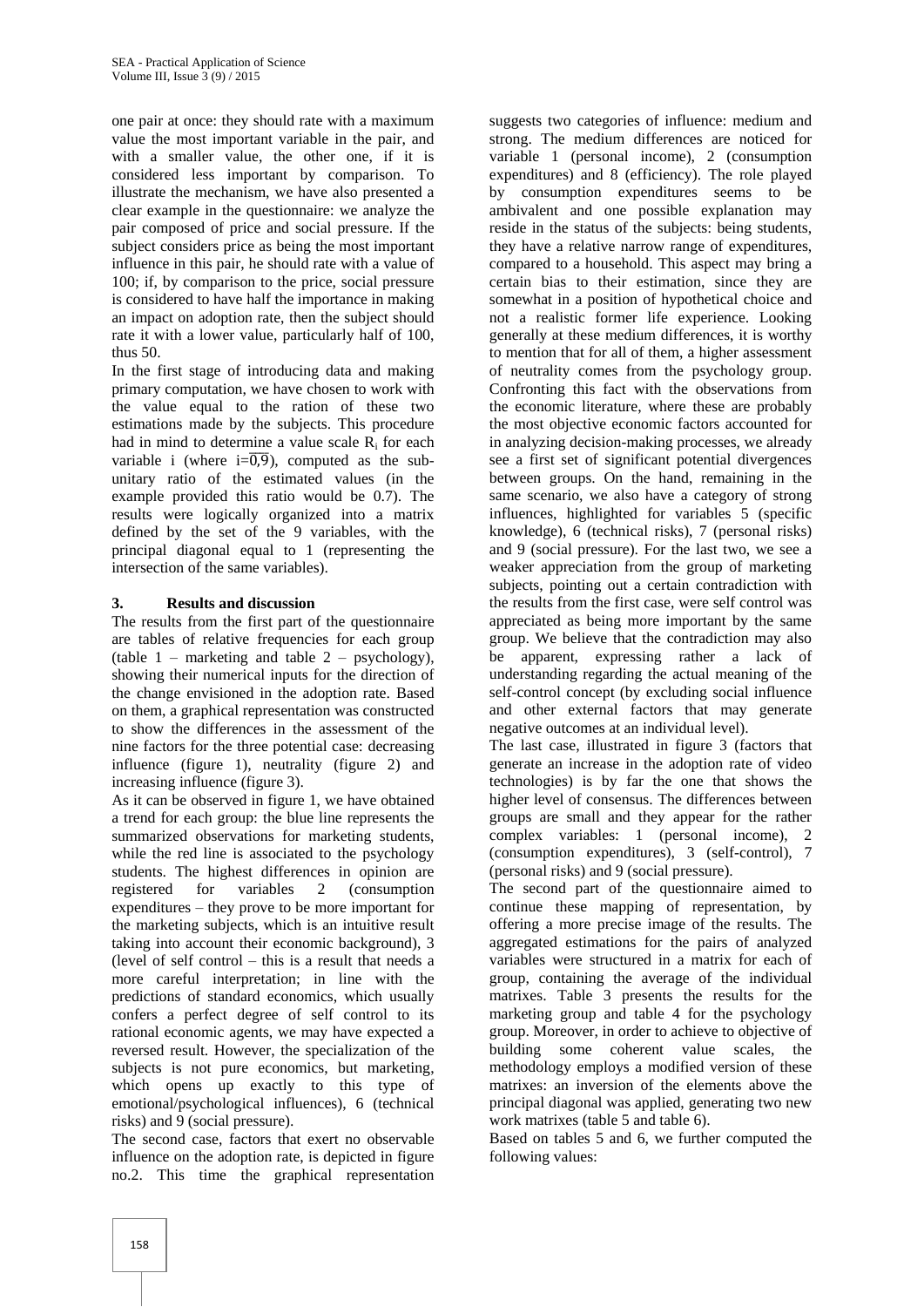The sum on the line i of the matrix  $\Sigma_{ri}$  is  $\Sigma_{\rm{ri}}$ = R<sub>i</sub> $\left(\sum_{i=1}^{9}\frac{1}{R}\right)$ R  $\left(\frac{9}{1-1}\right)$ 

The sum on the column i is  $\Sigma_{ci}$ =  $1/R_j(\sum_{j=1}^9 R_j)$ 

Therefore, an estimation of the value scale of

variable j would be of the type  $\left| \frac{\Sigma_{\text{rj}}}{\Sigma_{\text{cj}}} \right|$ 

The scales obtained through this algorithm are presented in table 7. A model of linear regression was run in the R software, considering as dependent variable the value scale of the psychology group. Table 8 indicates the main results of the regression.

The regression equation is  $y = 1.00288 +$  $0.34966 \times x$ , where y is the dependent variable (value scale of the psychology group) x is the independent variable (value scale of the marketing group). The scatter diagram (figure 4) offers a graphical illustration of this relationship.

The model has an adjusted R-squared of 63.06%, suggesting a relative strong explanatory power, thus a good degree of the intensity between the two value scales. In the same time, it also indicates a rest of 36, 94% of unexplained variance between the group, symbolizing the source of the differences in the mental representations concerning the adoption of video technologies. The validity of the model is sustained also by the small standard error of the estimation, of only 0.0417 (for 7 degrees of freedom).

## **4. Conclusions**

The paper presents a pilot replication of the methodology used to elicit mental representation, applied for the process of adopting new video technologies.

The comparisons between the two groups are pointing out the existence of a specific understanding of what generates adoption and resistance, differentiated significantly by the study specialization and mostly addressed in terms of economic and non-economic factors. Among the explored variables, price and consumption expenditures are the most visible (as variation) from the first category, while self-control, social pressure and personal risks are the idiosyncrasies spotted in the second one. Even if we do not highlight very much the idea of mental models in the theoretical body of the paper, these are actually the structures described by our data, with an insightful potential to expose possibilities (in our case drivers and barriers) grasped by different homogenous groups.

Naturally, a major limitation is represented by the sample size, which needs to be extrapolated to a more representative part of the population and eventually extended so that it may fit in the area of network analysis.

In the same time, this simple modus of approaching beliefs and perceptions can contribute, in this current, preliminary, stage at least at offering some guidelines for identifying sources of potential conflict and misunderstanding with regard to the policies and strategies formulated for increasing the rate of technological adoption.

## **Acknowledgment**

*"This paper was supported through the program <Parteneriate in domenii prioritare> — PN II, carried on with the assistance of MEN – UEFISCDI, project no. 319/2014."*

#### **References**

[1] Anderson, T. (2008). Is Videoconferencing the Killer App for K12 Distance Education? *International Journal of E-Learning & Distance Education, 22(2).*

[2] David, P. A. (2005). Path dependence in economic processes: implications for policy analysis in dynamical systems contexts. The evolutionary foundations of economics, 151-194.

[3] Gatignon, H., & Robertson, T. S. (1989). Technology diffusion: an empirical test of competitive effects. *The Journal of Marketing*, 35- 49.

[4] Herbig, P. A., & Day, R. L. (1992). Customer acceptance: the key to successful introductions of innovations. *Marketing Intelligence & Planning,* 10(1), 4-15.

[5] Kleijnen, M., Lee, N., & Wetzels, M. (2009). An exploration of consumer resistance to innovation and its antecedents. *Journal of Economic Psychology*,30(3), 344-357.

[6] Ram, S., & Sheth, J. N. (1989). Consumer resistance to innovations: the marketing problem and its solutions. *Journal of Consumer Marketing,* 6(2), 5-14.

[7] Svenson, O., & Nilsson, G. (1986). Mental economics: Subjective representations of factors related to expected inflation. *Journal of Economic Psychology*, 7(3), 327-349.

[8] Strom, J. (2002). Streaming video: Overcoming barriers for teaching and learning. Unpublished manuscript, Advanced Telematics Centre, University of Manchester, Manchester, UK.

[9] Wellman, B., & Haythornthwaite, C. (Eds.). (2008). *The Internet in everyday life*. John Wiley & Sons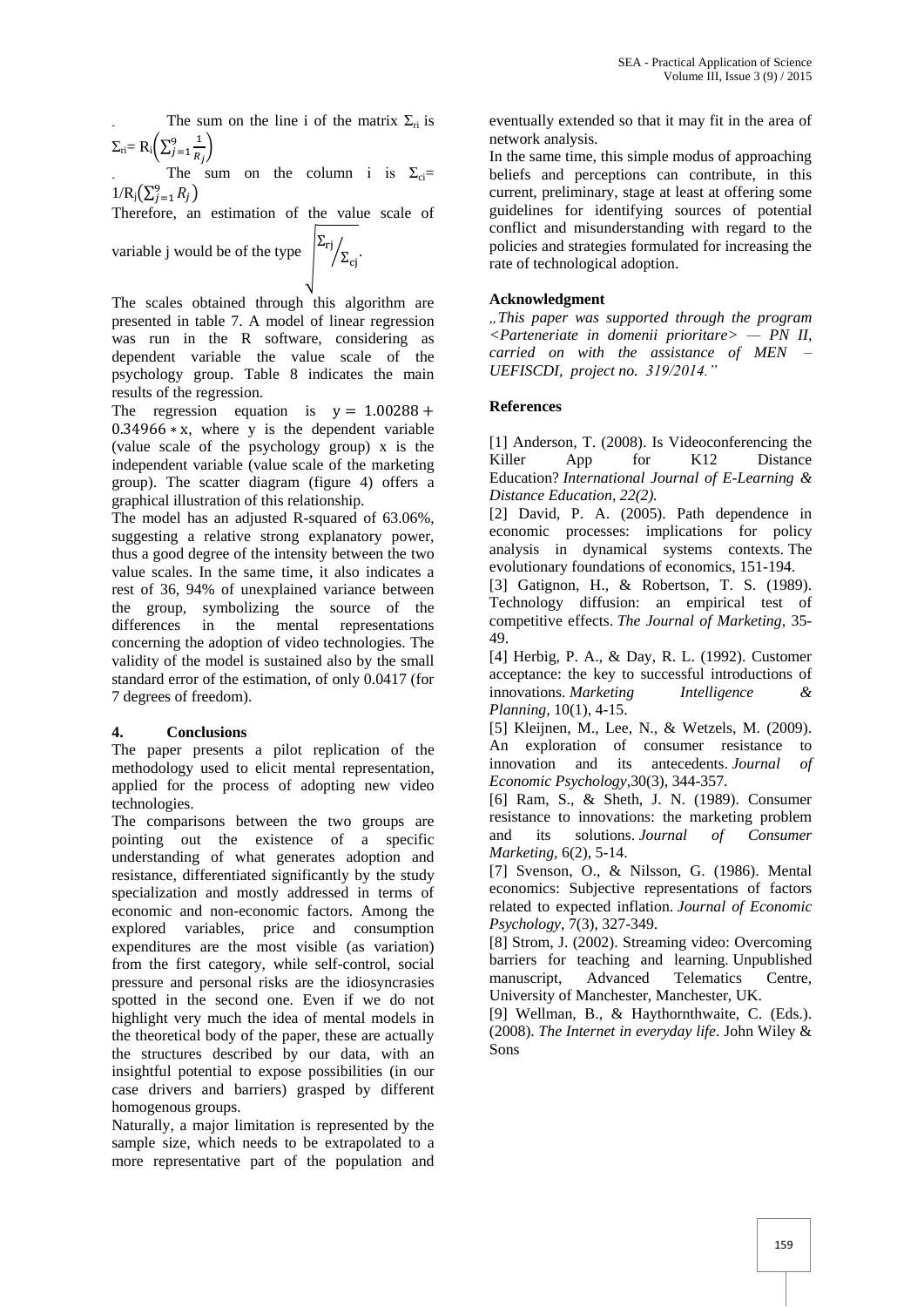## *Appendices*

*Appendix A. Sample of the questionnaire for the first variable, elicited differently in the two parts (in Romanian, without the full range of instruction presented in the original form, for space reasons)*

*Part I.*

| .       |                              |                                                         |
|---------|------------------------------|---------------------------------------------------------|
| Nr.crt. | Factor de influență          | Efect                                                   |
|         | Creșterea venitului personal | Efect de creștere                                       |
|         |                              | Efect de scădere                                        |
|         |                              | Nicio influență asupra ratei de adopție a tehnologiilor |
|         |                              | video.                                                  |

*Part II*

| <i>un 11</i>       |                |                                       |
|--------------------|----------------|---------------------------------------|
| 1.                 | Variabila 1    | Variabila 2                           |
|                    | Venit personal | Cheltuieli de consum                  |
|                    |                |                                       |
| Apreciere numerică |                |                                       |
|                    | Venit personal | Gradul de autocontrol                 |
|                    |                |                                       |
| Apreciere numerică |                |                                       |
|                    | Venit personal | Prețul tehnologiilor video            |
|                    |                |                                       |
| Apreciere numerică |                |                                       |
|                    | Venit personal | Cunoștințe de specialitate/tehnice    |
|                    |                |                                       |
| Apreciere numerică |                |                                       |
|                    |                |                                       |
|                    | Venit personal | Percepția asupra riscurilor tehnice   |
|                    |                |                                       |
| Apreciere numerică |                |                                       |
|                    | Venit personal | Percepția asupra riscurilor personale |
|                    |                |                                       |
| Apreciere numerică |                |                                       |
|                    | Venit personal | eficienței<br>Percepția<br>asupra     |
|                    |                | tehnologiilor video                   |
| Apreciere numerică |                |                                       |
|                    | Venit personal | Presiunea socială                     |
|                    |                |                                       |
|                    |                |                                       |
| Apreciere numerică |                |                                       |

## *Tables*

Table No.1

*Relative frequencies – marketing group*

| V1       | V2       | ິ<br>V3  | V4       | V5       | V6       | V7       | V8       | V9       |
|----------|----------|----------|----------|----------|----------|----------|----------|----------|
| 0.025316 | 0,708860 | 0.341772 | 0,569620 | 0,050632 | 0,632911 | 0.531645 | 0.088607 | 0,177215 |
| 456      | 759      | 152      | 253      | 911      | 392      | 57       | 595      | 19       |
| 0.202531 | 0,126582 | 0,354430 | 0,227848 | 0,063291 | 0,215189 | 0,329113 | 0,075949 | 0.379746 |
| 646      | 278      | 38       | 101      | 139      | 873      | 924      | 367      | 835      |
| 0.772151 | 0.164556 | 0.303797 | 0,202531 | 0,886075 | 0,151898 | 0,139240 | 0.835443 | 0.443037 |
| 899      | 962      | 468      | 646      | 949      | 734      | 506      | 038      | 975      |

Table No.2

*Relative frequencies – psychology group*

|                          | <b>T</b> 71 | $\mathbf{V}$<br>∸ | $\sim$<br>172<br>ر ' | V <sub>4</sub> | V <sub>5</sub><br>$\sim$ | T<br>vб | $\mathbf{V}$ | V8       | V <sub>9</sub> |
|--------------------------|-------------|-------------------|----------------------|----------------|--------------------------|---------|--------------|----------|----------------|
| $\overline{\phantom{0}}$ |             | 0,471428          | 0,242857             |                | 0,028571                 |         | 0,557142     | 0,042857 | 0,071428       |
|                          |             | 571<br><u>JII</u> | 143                  | 0.6            | 429                      | ∪∙      | 057<br>0J 1  | 143      | 57<br>ັ≀       |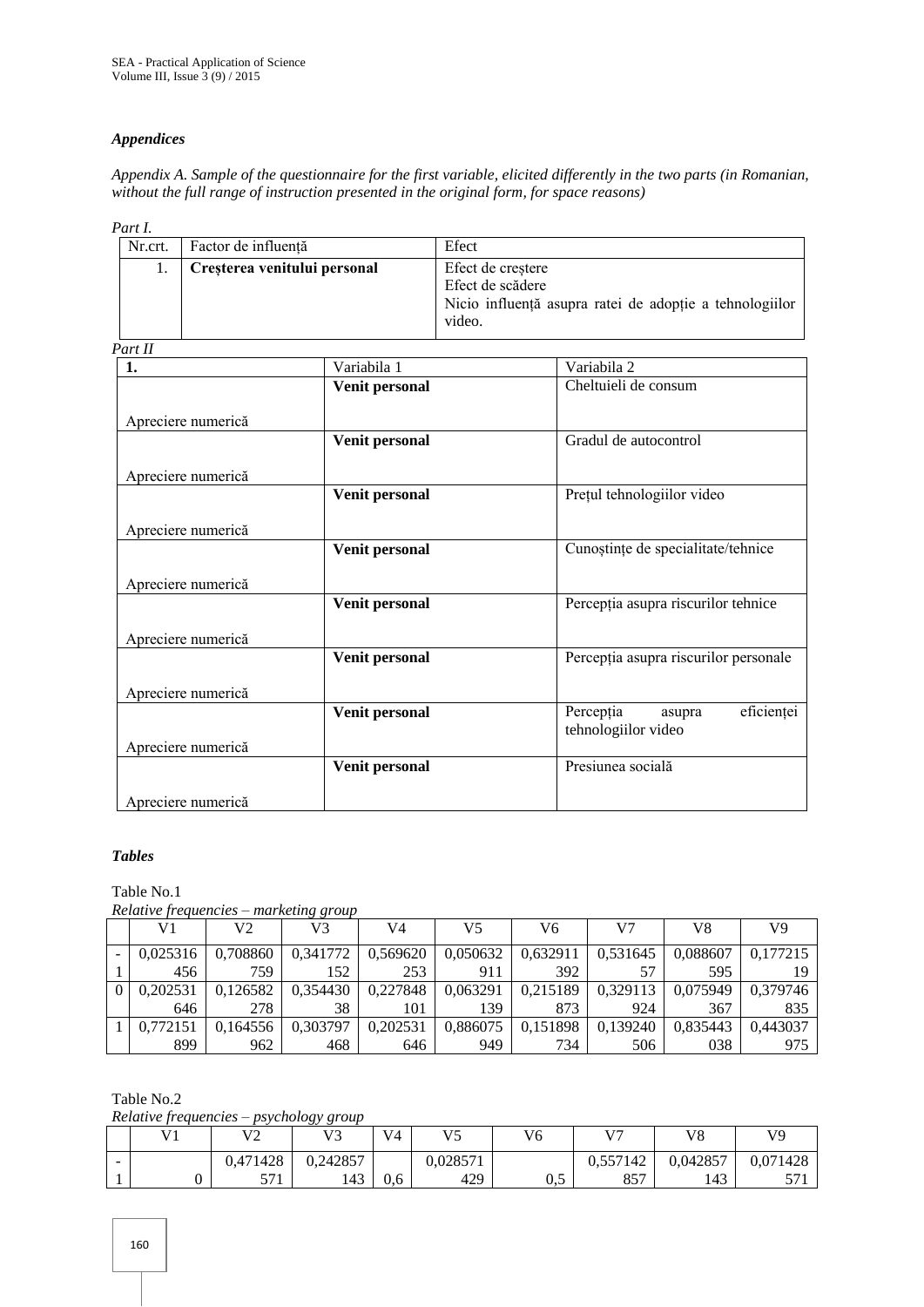| 0.257142 | 0,171428 | 0.371428 |     | 0.157142 | 0.414285 | 0.185714 | 0.128571 | 0.271428 |
|----------|----------|----------|-----|----------|----------|----------|----------|----------|
| 857      |          |          | 0.2 | 857      | 714      | 286      | 429      |          |
| 0.885714 | 0.357142 | 0.385714 |     | 0.814285 | 0.085714 | 0.257142 | 0.828571 | 0.657142 |
| 286      |          | 286      | 0.2 | 714      | 286      | 857      | 429      | 857      |

Tabel No.3

*Average estimated ratio for the marketing group*

|                | V1      | V2      | V3                               | V4      | V <sub>5</sub>  | V6           | V7      | V8      | V9           |
|----------------|---------|---------|----------------------------------|---------|-----------------|--------------|---------|---------|--------------|
|                |         | 0.62531 | 0,579487                         | 0,65443 | 0,62820         | 0,60253      | 0,62405 | 0,65256 | 0,47594      |
| V1             |         | 6456    | 179                              | 038     | 5128            | 1646         | 0633    | 4103    | 9367         |
|                | 0,62531 |         | 0,583544                         | 0,70126 | 0,60641         | 0,60379      | 0,63797 | 0,65063 | 0,41645      |
| V <sub>2</sub> | 6456    | 1       | 304                              | 5823    | 0256            | 7468         | 4684    | 2911    | 5696         |
|                | 0.57948 | 0,58354 |                                  | 0,58607 |                 | 0,58846      | 0,58717 | 0,61410 | 0,44810      |
| $V_3$          | 7179    | 4304    | $\pm$                            | 5949    | 0,6             | 1538         | 9487    | 2564    | 1266         |
|                | 0,65443 |         | 0,70126 0,586075                 |         | 0,65063         | 0,58101      | 0,62179 | 0,66329 | 0,42857      |
| V <sub>4</sub> | 038     | 5823    | 949                              | -1      | 2911            | 2658         | 4872    | 1139    | 1429         |
|                | 0.62820 | 0,60641 |                                  | 0,65063 |                 | 0,67848      | 0,61139 | 0,67468 | 0,36962      |
| $V_5$          | 5128    | 0256    | 0,6                              | 2911    | 1               | 1013         | 2405    | 3544    | 0253         |
|                | 0.60253 |         | 0,60379 0,588461                 |         | 0,58101 0,67848 |              | 0,67088 | 0,64545 | 0,43544      |
| V6             | 1646    | 7468    | 538                              | 2658    | 1013            | $\mathbf{1}$ | 6076    | 4545    | 3038         |
|                | 0.62405 | 0.63797 | 0,587179                         | 0,62179 | 0,61139         | 0,67088      |         | 0.59493 | 0,38607      |
| V <sub>7</sub> | 0633    | 4684    | 487                              | 4872    | 2405            | 6076         |         | 6709    | 5949         |
|                | 0.65256 | 0.65063 | 0.614102                         | 0.66329 | 0,67468         | 0,64545      | 0.59493 |         | 0,41772      |
| V <sup>8</sup> | 4103    | 2911    | 564                              | 1139    | 3544            | 4545         | 6709    | 1       | 1519         |
|                | 0,47594 |         | 0,41645 0,448101 0,42857 0,36962 |         |                 | 0,43544      | 0,38607 | 0,41772 |              |
| V <sub>9</sub> | 9367    | 5696    | 266                              | 1429    | 0253            | 3038         | 5949    | 1519    | $\mathbf{1}$ |

Tabel No.4 *Average estimated ratio for the psychology group*

|                | V1      | V2<br>0,68260 | V3      | V4<br>0,70550 | V5<br>0,57214 | V6<br>0,49784 | V7<br>0,55666 | V8<br>0,66130 | V9<br>0,51434 |
|----------------|---------|---------------|---------|---------------|---------------|---------------|---------------|---------------|---------------|
| V <sub>1</sub> |         | 8696          | 0,578   | 7246          | 2857          | 058           | 6667          | 4348          | 7826          |
|                | 0,68260 |               | 0,62157 | 0,73594       |               | 0,52101       | 0,58333       | 0,60558       | 0,51318       |
| V <sub>2</sub> | 8696    | 1             | 1429    | 2029          | 0,575         | 4493          | 3333          | 8235          | 8406          |
|                |         | 0,62157       |         | 0,61376       |               | 0,55142       |               | 0,63985       | 0,54608       |
| V <sub>3</sub> | 0,578   | 1429          | 1       | 8116          | 0,674         | 8571          | 0.605         | 7143          | 6957          |
|                | 0,70550 | 0,73594       | 0,61376 |               | 0,64913       | 0,55697       | 0,56927       | 0,67558       | 0,51014       |
| V4             | 7246    | 2029          | 8116    | 1             | 0435          | 1014          | 5362          | 8235          | 7059          |
|                | 0,57214 |               |         | 0,64913       |               | 0,66246       | 0,62420       | 0,72441       | 0,56449       |
| V <sub>5</sub> | 2857    | 0,575         | 0.674   | 0435          | 1             | 3768          | 2899          | 1765          | 2754          |
|                | 0.49784 | 0.52101       | 0.55142 | 0.55697       | 0,66246       |               | 0.66514       | 0.64898       | 0.51432       |
| V <sub>6</sub> | 058     | 4493          | 8571    | 1014          | 3768          | 1             | 7059          | 5507          | 8358          |
|                | 0,55666 | 0,58333       |         | 0,56927       | 0,62420       | 0,66514       |               | 0,64264       | 0,53608       |
| V <sub>7</sub> | 6667    | 3333          | 0,605   | 5362          | 2899          | 7059          | 1             | 7059          | 6957          |
|                | 0,66130 | 0,60558       | 0,63985 | 0,67558       | 0,72441       | 0,64898       | 0,64264       |               |               |
| V8             | 4348    | 8235          | 7143    | 8235          | 1765          | 5507          | 7059          | 1             | 0,555         |
|                | 0,51434 | 0,51318       | 0,54608 | 0,51014       | 0,56449       | 0,51432       | 0,53608       |               |               |
| V <sub>9</sub> | 7826    | 8406          | 6957    | 7059          | 2754          | 8358          | 6957          | 0,555         | 1             |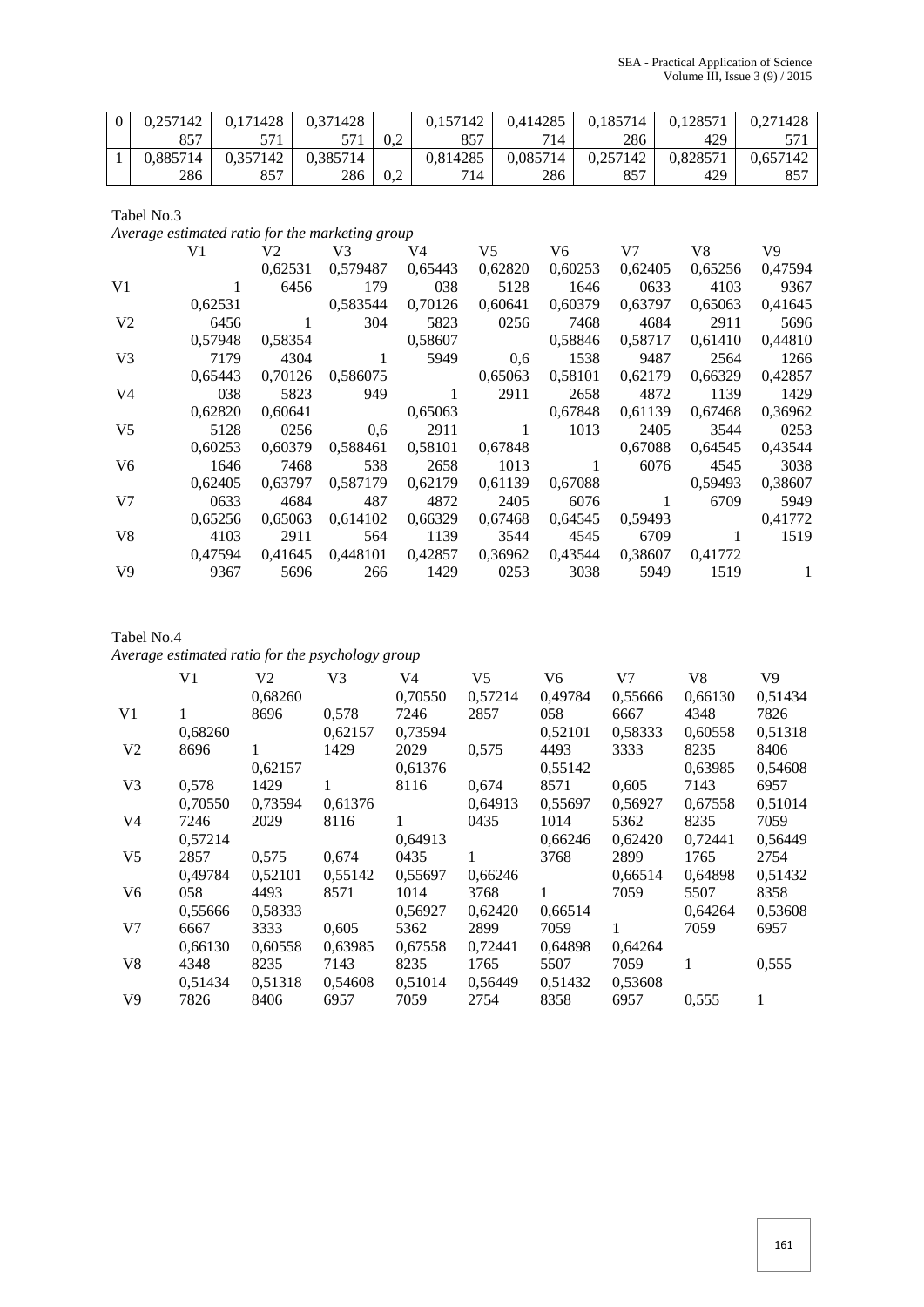Tabel No.5

|                   |                                |                                   | Average estimated ratio for the marketing group – inversed values  |                                   |                                   |                                   |                                   |                                   |                                   |
|-------------------|--------------------------------|-----------------------------------|--------------------------------------------------------------------|-----------------------------------|-----------------------------------|-----------------------------------|-----------------------------------|-----------------------------------|-----------------------------------|
| V <sub>1</sub>    | V <sub>1</sub><br>1            | V <sub>2</sub><br>1,59919<br>0283 | V <sub>3</sub><br>1,725663<br>717                                  | V <sub>4</sub><br>1,52804<br>6422 | V <sub>5</sub><br>1,591836<br>735 | V <sub>6</sub><br>1,65966<br>3866 | V <sub>7</sub><br>1,60243<br>4077 | V <sub>8</sub><br>1,53241<br>6503 | V9<br>2,10106<br>383              |
| V                 | 1,599190                       | $\mathbf{1}$                      | 1,713665                                                           | 1,42599                           | 1,649048                          | 1,65618                           | 1,56746                           | 1,53696                           | 2,40121                           |
| $\overline{2}$    | 283                            |                                   | 944                                                                | 278                               | 626                               | 4486                              | 0317                              | 4981                              | 5805                              |
| V                 | 1,725663                       | 1,71366                           | 1                                                                  | 1,70626                           | 1,666666                          | 1,69934                           | 1,70305                           | 1,62839                           | 2,23163                           |
| 3                 | 717                            | 5944                              |                                                                    | 3499                              | 667                               | 6405                              | 6769                              | 2484                              | 8418                              |
| V                 | 1,528046                       | 1,42599                           | 1,706263                                                           | 1                                 | 1,536964                          | 1,72113                           | 1,60824                           | 1,50763                           | 2,33333                           |
| 4                 | 422                            | 278                               | 499                                                                |                                   | 981                               | 2898                              | 7423                              | 3588                              | 3333                              |
| V                 | 1,591836                       | 1,64904                           | 1,666666                                                           | 1,53696                           | 1                                 | 1,47388                           | 1,63561                           | 1,48217                           | 2,70547                           |
| 5                 | 735                            | 8626                              | 667                                                                | 4981                              |                                   | 0597                              | 0766                              | 636                               | 9452                              |
| V                 | 1,659663                       | 1,65618                           | 1,699346                                                           | 1,72113                           | 1,473880                          | $\mathbf{1}$                      | 1,49056                           | 1,54929                           | 2,29651                           |
| 6                 | 866                            | 4486                              | 405                                                                | 2898                              | 597                               |                                   | 6038                              | 5775                              | 1628                              |
| V                 | 1,602434                       | 1,56746                           | 1,703056                                                           | 1,60824                           | 1,635610                          | 1,49056                           | $\mathbf{1}$                      | 1,68085                           | 2,59016                           |
| 7                 | 077                            | 0317                              | 769                                                                | 7423                              | 766                               | 6038                              |                                   | 1064                              | 3934                              |
| V                 | 1,532416                       | 1,53696                           | 1,628392                                                           | 1,50763                           | 1,482176                          | 1,54929                           | 1,68085                           | 1                                 | 2,39393                           |
| 8                 | 503                            | 4981                              | 484                                                                | 3588                              | 36                                | 5775                              | 1064                              |                                   | 9394                              |
| V                 | 2,101063                       | 2,40121                           | 2,231638                                                           | 2,33333                           | 2,705479                          | 2,29651                           | 2,59016                           | 2,39393                           | 1                                 |
| 9                 | 83                             | 5805                              | 418                                                                | 3333                              | 452                               | 1628                              | 3934                              | 9394                              |                                   |
|                   | Tabel No.6                     |                                   | Average estimated ratio for the psychology group – inversed values |                                   |                                   |                                   |                                   |                                   |                                   |
| V<br>$\mathbf{1}$ | V <sub>1</sub><br>$\mathbf{1}$ | V <sub>2</sub><br>1,46496<br>8153 | V <sub>3</sub><br>1,730103<br>806                                  | V <sub>4</sub><br>1,41741<br>9885 | V <sub>5</sub><br>1,747815<br>231 | V <sub>6</sub><br>2,00867<br>5148 | V <sub>7</sub><br>1,79640<br>7186 | V <sub>8</sub><br>1,51216<br>3051 | V <sub>9</sub><br>1,94420<br>9637 |
| V                 | 1,464968                       | $\mathbf{1}$                      | 1,608825                                                           | 1,35880                           | 1,739130                          | 1,91933                           | 1,71428                           | 1,65128                           | 1,94860                           |
| 2                 | 153                            |                                   | 557                                                                | 2678                              | 435                               | 2406                              | 5714                              | 7033                              | 209                               |
| V<br>3            | 1,730103 1,60882<br>806        | 5557                              | $\mathbf{1}$                                                       | 1,62927<br>9811                   | 1,483679 1,81347<br>525           | 1503                              | 1,65289<br>2562                   | 1,56284<br>885                    | 1,83121<br>0191                   |
| V                 | 1,417419                       | 1,35880                           | 1,629279                                                           | $\mathbf{1}$                      | 1,540522                          | 1,79542                           | 1,75661                           | 1,48019                           | 1,96021                           |
| 4                 | 885                            | 2678                              | 811                                                                |                                   | 438                               | 5568                              | 9145                              | 1554                              | 9083                              |
| V                 | 1,747815                       | 1,73913                           | 1,483679                                                           | 1,54052                           | $\mathbf{1}$                      | 1,50951                           | 1,60204                           | 1,38043                           | 1,77150                           |
| 5                 | 231                            | 0435                              | 525                                                                | 2438                              |                                   | 6517                              | 3186                              | 0369                              | 1926                              |
| V                 | 2,008675                       | 1,91933                           | 1,813471                                                           | 1,79542                           | 1,509516                          | $\mathbf{1}$                      | 1,50342                           | 1,54086                           | 1,94428                           |
| 6                 | 148                            | 2406                              | 503                                                                | 5568                              | 517                               |                                   | 6929                              | 6458                              | 3227                              |

| V.          | 1,796407          | 1,71428         | 1,652892       | 1,75661         | 1.602043        | 1.50342         |                 | 1,55606 | 1,86536         |
|-------------|-------------------|-----------------|----------------|-----------------|-----------------|-----------------|-----------------|---------|-----------------|
| $7^{\circ}$ | 186               | 5714            | 562            | 9145            | 186             | 6929            |                 | 4073    | 9019            |
| 8           | V 1.512163<br>051 | 1,65128<br>7033 | 1,562848<br>85 | 1,48019<br>1554 | 1,380430<br>369 | 1.54086<br>6458 | 1,55606<br>4073 |         | 1,80180<br>1802 |
| V.          | 1.944209          | 1.94860         | 1,831210       | 1,96021         | 1,771501        | 1.94428         | 1.86536         | 1.80180 |                 |
| 9           | 637               | 209             | 191            | 9083            | 926             | 3227            | 9019            | 1802    |                 |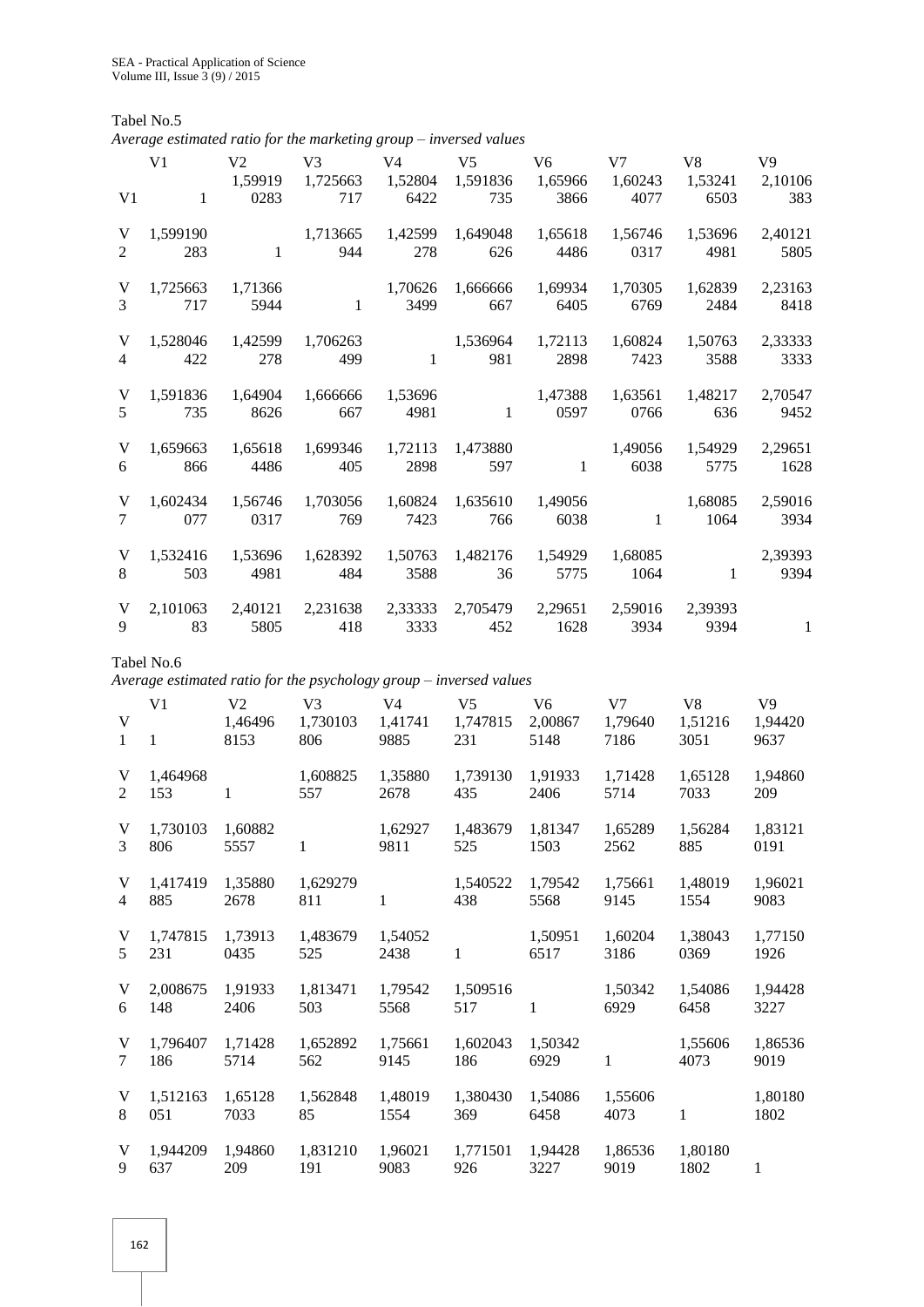## Tabel No.7 *Value scales*

| Value scale – marketing group | Value scale – psychology group |
|-------------------------------|--------------------------------|
| 1,566674212                   | 1,592104195                    |
| 1,580391116                   | 1,570792943                    |
| 1,642618727                   | 1,566864123                    |
| 1,562221281                   | 1,522095507                    |
| 1,591597323                   | 1,509425342                    |
| 1,582848747                   | 1,635889196                    |
| 1,610787006                   | 1,580658018                    |
| 1,555704137                   | 1,480399892                    |
| 2,140220858                   | 1,748792654                    |
| 1,566674212                   | 1.592104195                    |

Tabel No.8

*Results of the regression model (output in R)*

| Residuals:    |                                                                |                    |                      |  |  |  |  |
|---------------|----------------------------------------------------------------|--------------------|----------------------|--|--|--|--|
| Min<br>1Q     | Median                                                         | 3O<br>Max          |                      |  |  |  |  |
|               | $-0.065845 - 0.026428 - 0.001832$ 0.015916 0.080153            |                    |                      |  |  |  |  |
|               |                                                                |                    |                      |  |  |  |  |
| Coefficients: |                                                                |                    |                      |  |  |  |  |
|               | Estimate                                                       | Std. Error t value | $Pr(>\vert t \vert)$ |  |  |  |  |
| (Intercept)   | 1.00228<br>0.15138                                             | 6.621              | $0.000298$ ***       |  |  |  |  |
| MK.           | 0.34966<br>0.09133                                             | 3.828              | $0.006471$ **        |  |  |  |  |
|               |                                                                |                    |                      |  |  |  |  |
|               | Signif. codes: $0$ '***' 0.001 '**' 0.01 '*' 0.05 '.' 0.1 '' 1 |                    |                      |  |  |  |  |
|               |                                                                |                    |                      |  |  |  |  |
|               | Residual standard error: 0.04817 on 7 degrees of freedom       |                    |                      |  |  |  |  |
|               | Multiple R-squared: 0.6768, Adjusted R-squared: 0.6306         |                    |                      |  |  |  |  |
|               | F-statistic: 14.66 on 1 and 7 DF, p-value: 0.006471            |                    |                      |  |  |  |  |
|               |                                                                |                    |                      |  |  |  |  |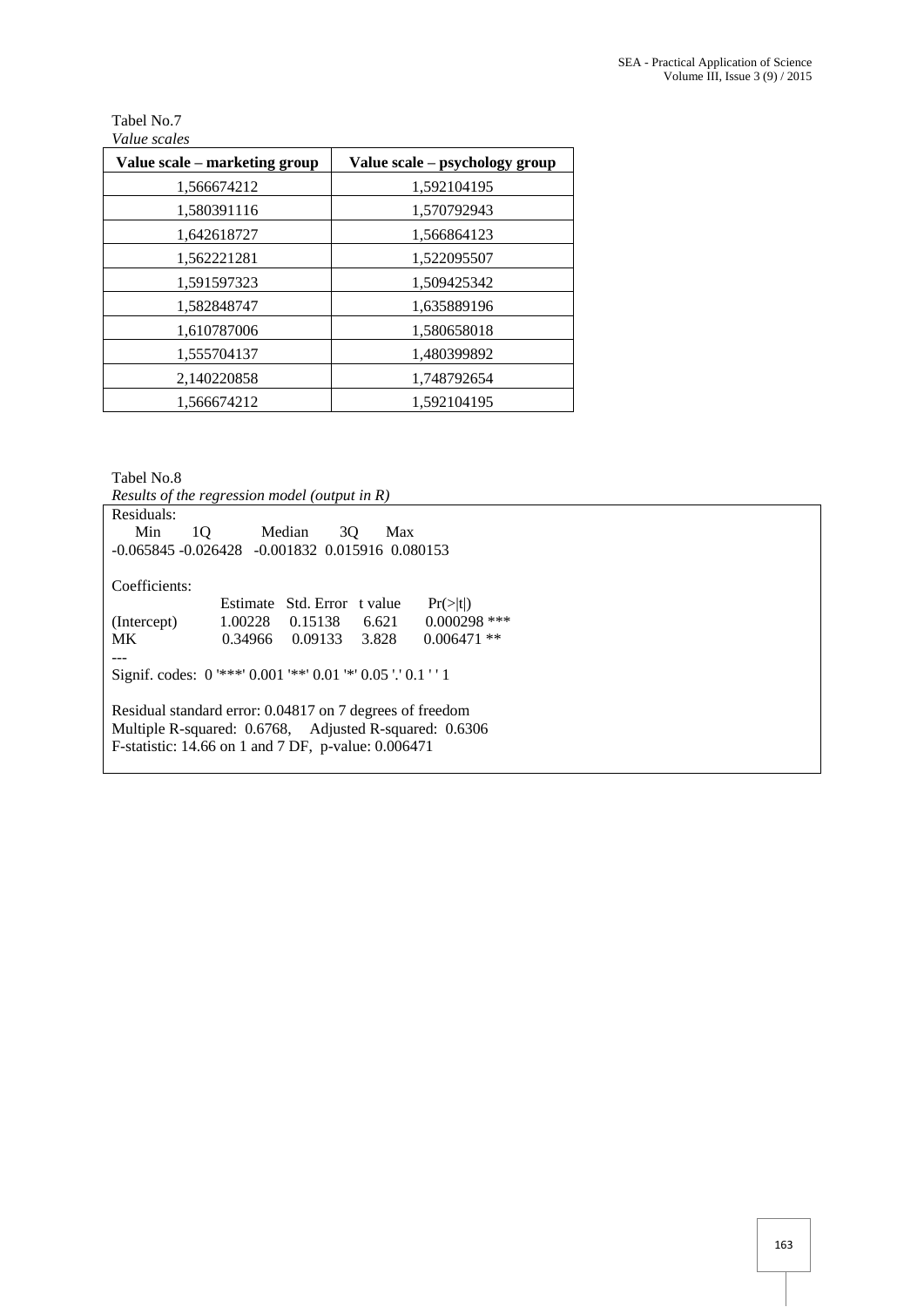#### *Figures*



*Figure No.1. Comparative assesment of the factors that generate a decrease in the adoption rate of video technologies*



*Figure No.2 Comparative assesment of the factors that generate no influence in the adoption rate of video technologies*